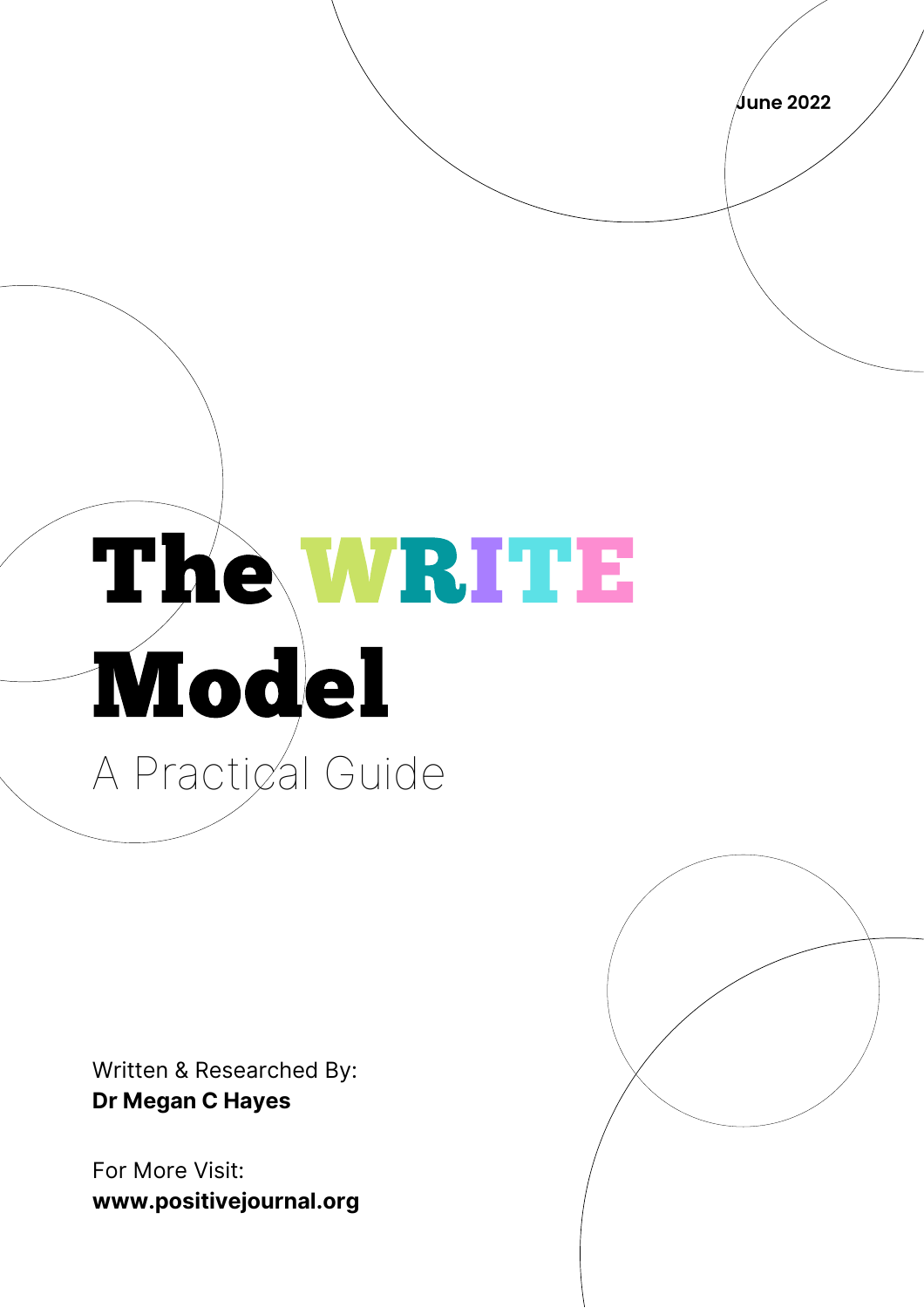## I**i**ntroduction

As a writer, researcher and facilitator of writing, I often find myself fumbling for analogies to describe this special activity. Landing on one is tricky. There are few things quite so simple and yet so profoundly complex as putting words on paper in meaningful order. Whether we write reflectively and privately in a journal, or imaginatively and publicly in more creative forms, much of our identity - who we feel we are  $-$  is involved in this process.

One reigning analogy is the page as confidant, perhaps because the cathartic effects of writing are so well documented. We seem to feel better when things are shared "with" the page; our worries are taken "off" of our minds, "out" of our heads, and put "down" on the page. We are unburdened. Yet, what else goes on when we write? What is fortified? What is built? How do we resource ourselves through writing? These are questions that have guided my research, my facilitation and my own writing practice.

I have developed The WRITE Model to offer a conceptual framework for understanding what we construct in writing, not only what we unburden. It is an attempt to tease out the nuances of writing in relation to our wellbeing, and to supply straightforward language for discussing this complex process. It sets out a scaffold for better understanding our own writing journeys, as well as for structuring our teaching and research. It is perhaps best understood using the analogy of shaping clay upon a potter's wheel; only, in writing, what we shape is ourselves.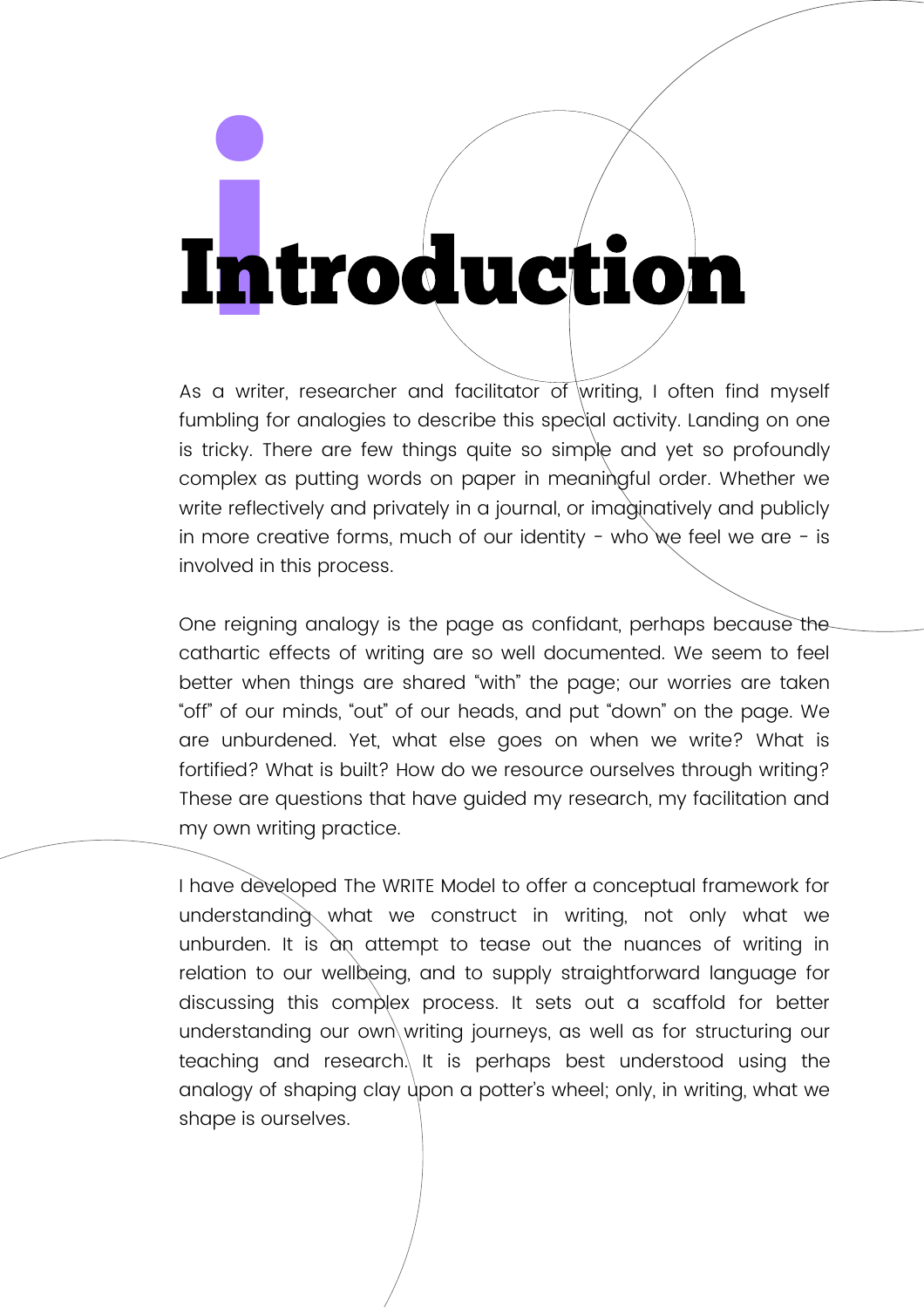This guide is designed to be read alongside a research article published in the academic journal, Writing in Practice, in June 2022. To complement my theoretical discussion there, here  $\ell$  set out some suggested exercises and reflective questions. These, *I* hope, offer some further hints for applying the model.

I imagine the unpublished memoirist using this model to reframe their own practice: perhaps redefining the "why" behind a sometimes thankless craft. I imagine the writing mentor, or community facilitator, developing a short course informed by this research-based structure. I imagine the Lecturer of Creative Writing in Higher Education utilising the model in curriculum development. Indeed, I invite educators, coaches and therapists of all stripes to adapt this tool to their own practice, introducing their students and clients to the potential benefits of writing.

My hope is that this model will continue to develop, informed by continuing research and practice. If you do apply this model in any way, then I would be overjoyed to hear about it.

Megan Hayes June 2022

#### To cite this document:

Hayes, Megan C. (2022) "The WRITE Model: A Practical Guide". Online. [Available from: www.positivejournal.org/write].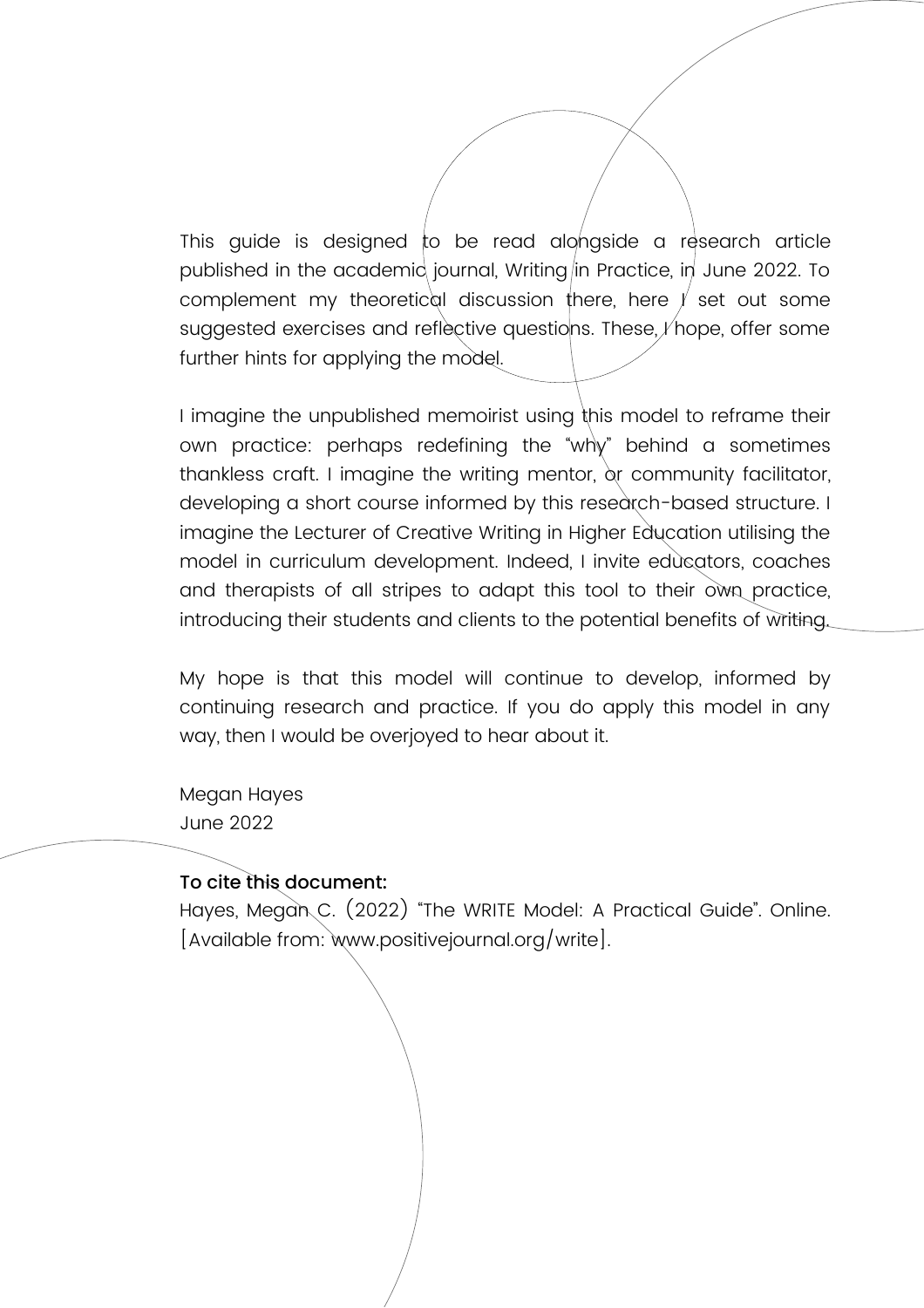# **i**T**i**he Model

The WRITE Model is a framework for understanding what goes "right" when we write. It outlines four interdependent processes (Working with, Regarding, Transmitting, Engaging beyond) and one central process (Identity constructing), as shown in the diagram below. For further explication of these categories and their related subcategories, see Hayes (2022).

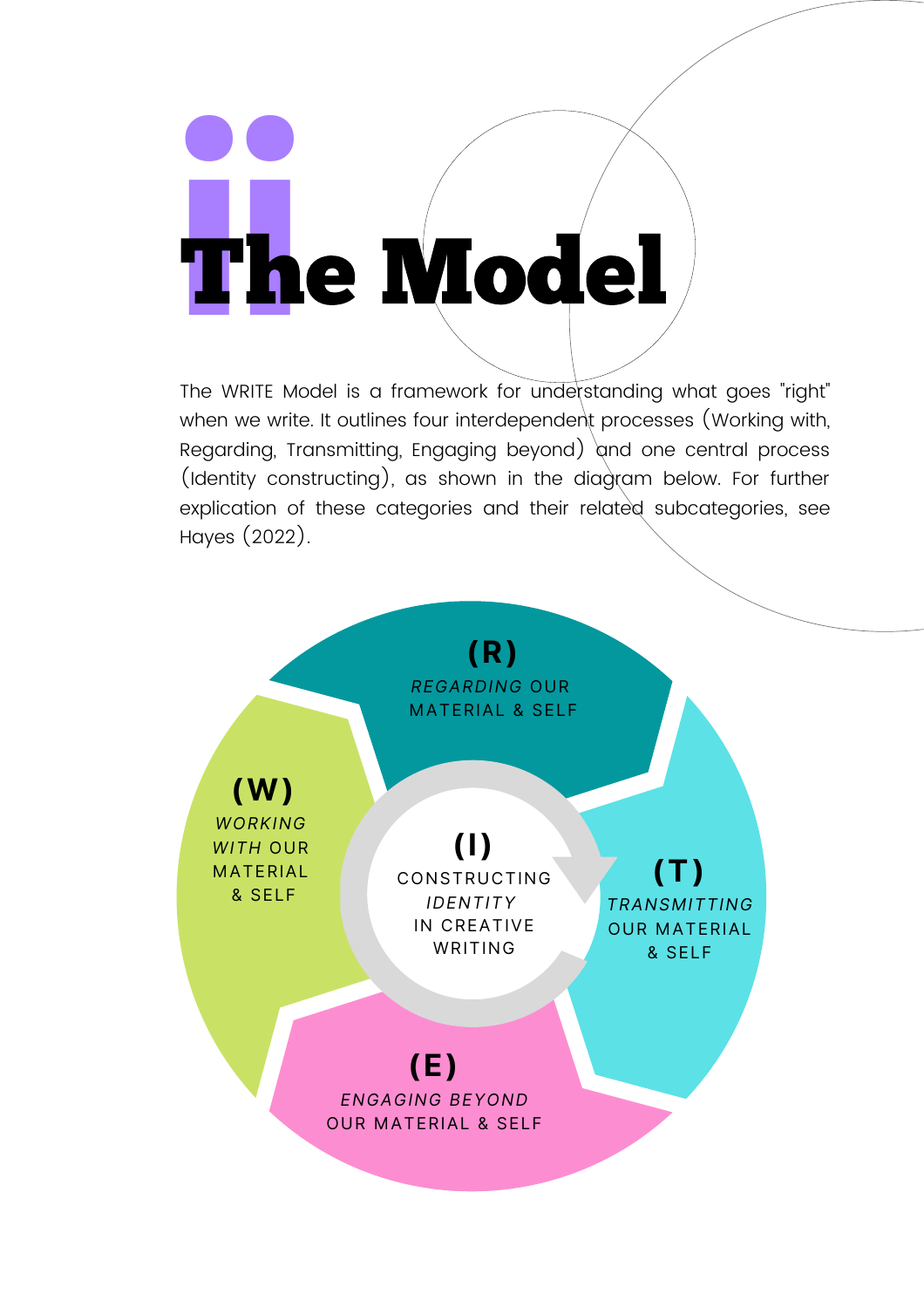# <sup>U</sup>**i**s**i**in**i**<sup>g</sup> the Model

#### *As an Individual*

The exercises in this guide invite reflection upon your own writing process. I advise undertaking this self-reflection before applying the model with others. Use a journal to work through each phase of the model, answering the questions for yourself, noting your own experiences, and - ideally - sharing these reflections with a trusted peer, mentor or counsellor for critical discussion. This will help to tease out any potential blind spots. By engaging in this reflective practice, your facilitation of the model is likely to be more impactful.

#### *As a Facilitator*

Depending upon the nature of your professional practice, there will be many practical and pedagogical factors to consider when applying this model. You might be working in a community setting, in a formal educational setting, within Higher or Adult Education, with young people, in a coaching or organisational context, etc. You will know your context and your people best. The model offers a set of stepping stones, not a prescription. Example questions are set out here so that this nascent model might be (safely and ethically) tried and tested in real world contexts. I hope you will not take the role of application lightly. Further, I hope that the knowledge generated from your application might be captured and shared in some way, expanding our shared understanding of writing and wellbeing.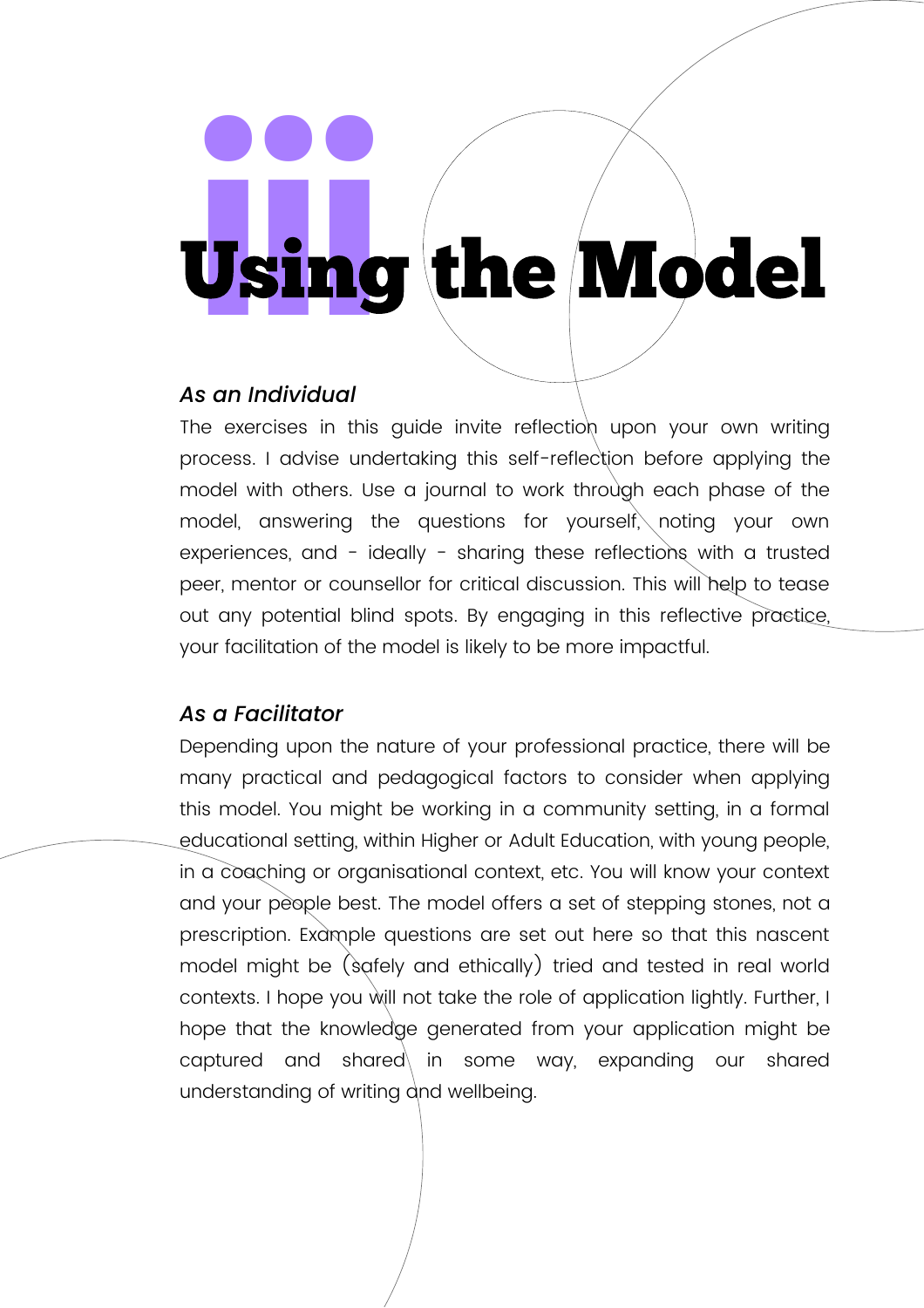#### *Safeguarding*

There are several notable contraindications to the wellbeing-promoting effects of writing. Researchers hasten to warn us that writing "is not always appropriate or beneficial" and that "when writing is associated with strong negative experiences, such as being criticised at school" individuals may be "unlikely to want to try writing" (Wright and Chung 2001). Indeed, if the writing is trauma-focussed, as is the case in James Pennebaker's (2018) "expressive writing" model, low mood and even distress are likely outcomes for many participants. With this knowledge in hand, we must tread gently with writing and facilitating writing. Sensitivity, attunement and a person-centred approach are all paramount.

One potential benefit of creative forms of writing over traumafocussed "expressive writing" is that this style may be markedly less confrontational: joyful, even. The creative workshop can offer imaginative "roles" in the form of fictional characters and situations that simulate real life, rather than tackle it head on. This may counter some of the discomfort inherent to a straightforward recounting of a painful memory. Nevertheless, sensitivity to individual needs remains vital even in ostensibly "lightweight" activities and workshops.

#### *Further Guidance*

For those working within the UK, further practical advice and quidance for safeguarding can be sought from professional bodies including NAWE (nawe.co.uk) and The Culture, Health & Wellbeing Alliance (culturehealthandwellbeing.org.uk). For those outside of the UK, please consult local professional bodies for further guidance.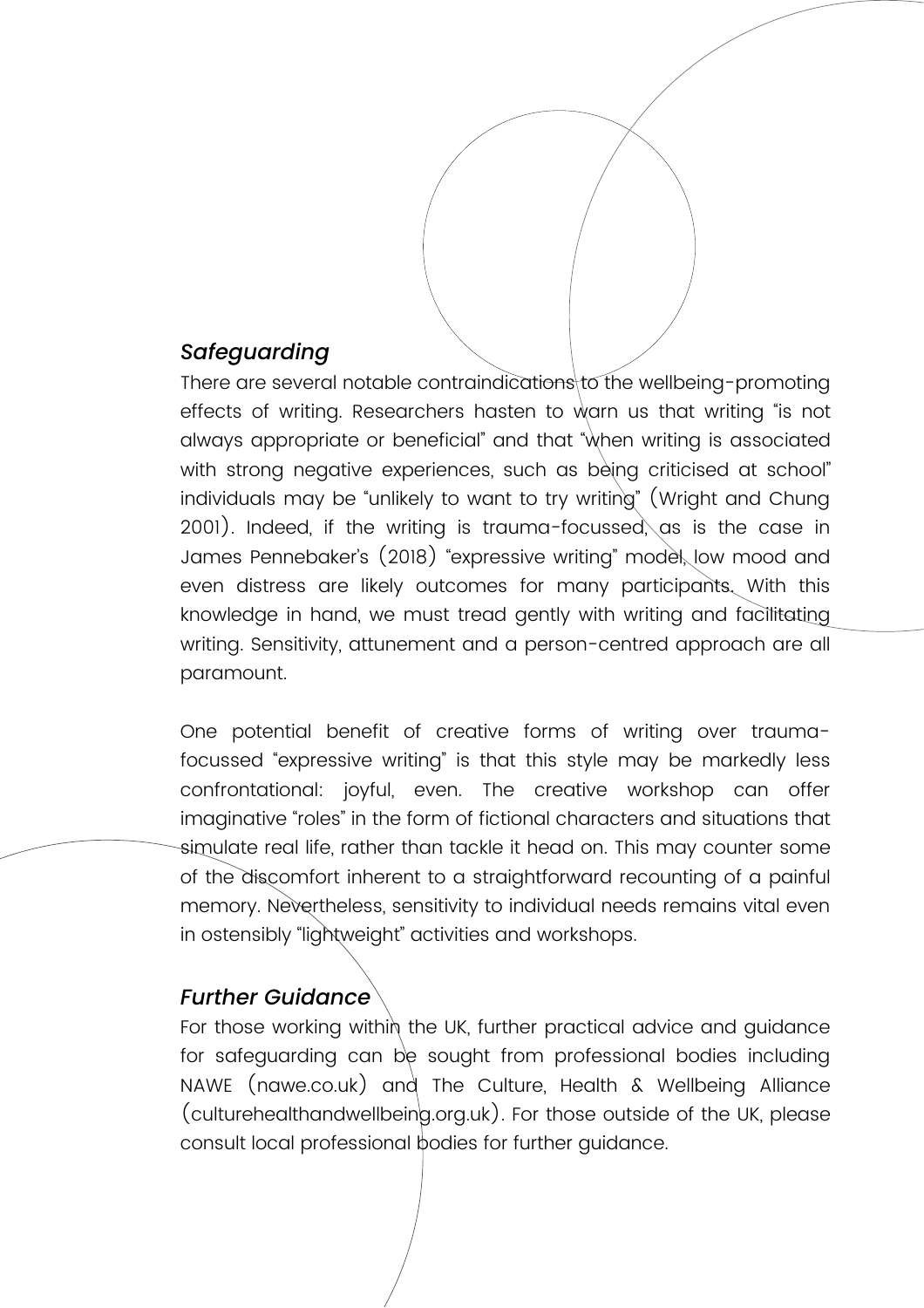# **1**Working with

Words are to our writing what clay is to pottery. Writers gather their words in the form of sentence fragments, phrases, scenes (this is their clay). Perhaps this happens first in their heads, then in notebooks, in mindmaps, and in endless digital documents. This capturing phase (getting the first thought down) often comes before the constructing phase (shaping and editing), although these aren't always perfectly or neatly distinct.

What often feels heady about this process is the sense of completing something (a great sentence, a short story, a poem, or even just a block of writing time ticked off of the to-do list). How "complete" a piece of writing feels will be personal to the individual writer: it may be that the good day's work is enough, or it may mean nothing less than publication. All of this is captured in the WRITE Model as a "Working with" our material (and selfhood).

#### *Suggested Exercises*

1. Write (or "capture" in words) three things that happened today. These can be tiny things. Did it rain? Did you prepare a hot drink or meal? Did you chat with someone? Describe as many details about these events as you can remember, using all the senses.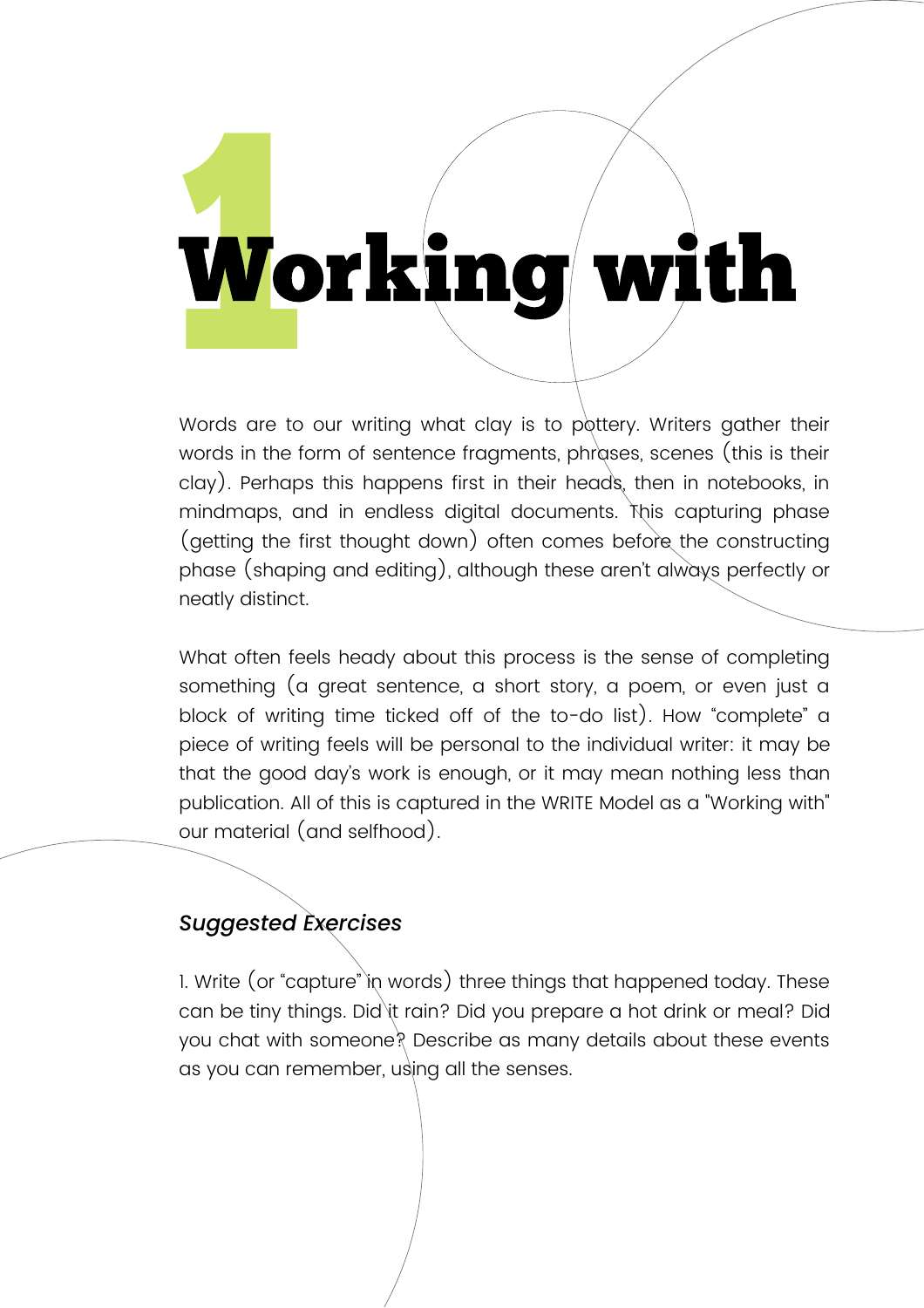2. Re-shape (or "construct" in words) the material from exercise one in some way. Make it look different by applying your imagination (there's no right or wrong way when it comes to imagination). Add a fictional character to the situation. Or, re-write it in a hew setting. Write it as a letter. Transform it into a poem. Do all of the above or something completely different.

3. Next, decide what would "complete" this piece of creative work. Is it finished now, or do you want to rewrite it again in some way? Discuss or write a plan for this. Notice the feeling of completing, or the anticipated feeling. What's that like?

- Where am I or might I draw from life in my writing?
- **•** How does it feel to capture fragments of my lived experience in writing, whether directly or indirectly?
- In what ways do I or might I re-shape these fragments (e.g. by fictionalising, utilising metaphor, re-structuring timelines etc.)?
- Having captured and re-constructed fragments of my lived experience in my writing, how does it feel to complete my work (e.g. a poem, a story, a writing session)? Does it change the way I relate to the original experience?
- Does this process of capturing, constructing and completing (i.e. "Working with" my personal material) impact my sense of self in some way? If so, how?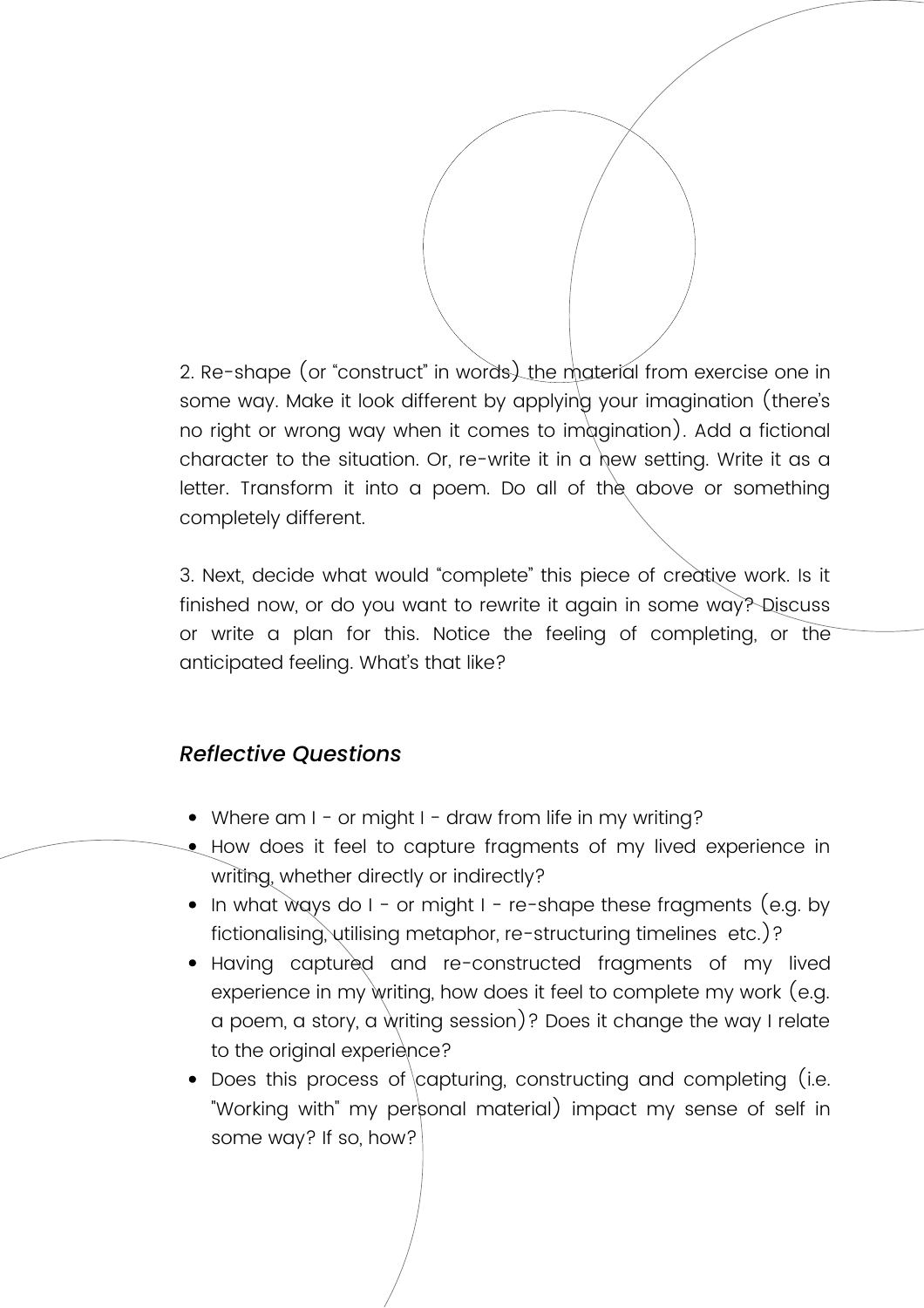# **Regarding**

If we were to shape a clay pot upon our potter's wheel, and then take the time to harden and glaze it, we would always be its first admirers. The same is true of writing. We watch ourselves write, as captured by Kieth Oatley (2003) in his suggested term "writingandreading." Our words and stories please or displease us before they ever please or displease another. Thus writing can be a profound way of evaluating, validating and - hopefully - of valuing the self. Seeing elements of our experience and our worldview in the tangible form of type is a way of uttering "here I am." In other words, we self-affirm when we write. Writing is a "Regarding" of our material, and of ourselves.

#### *Suggested Exercises*

1. Write three pen portraits (character sketches): one for a past, present and a likely future version of you. In each portrait, you might capture this particular version of self engaged in an activity of some kind (e.g. learning to ride a bike as a child).

2. Next, write three more pen portraits, this time be imaginative and fictionalise these "selves" into different characters in some way. Place them in a different erg, culture or genre, or perhaps give them a fantastical skill. Keep some "real" traits, and add appropriate new ones.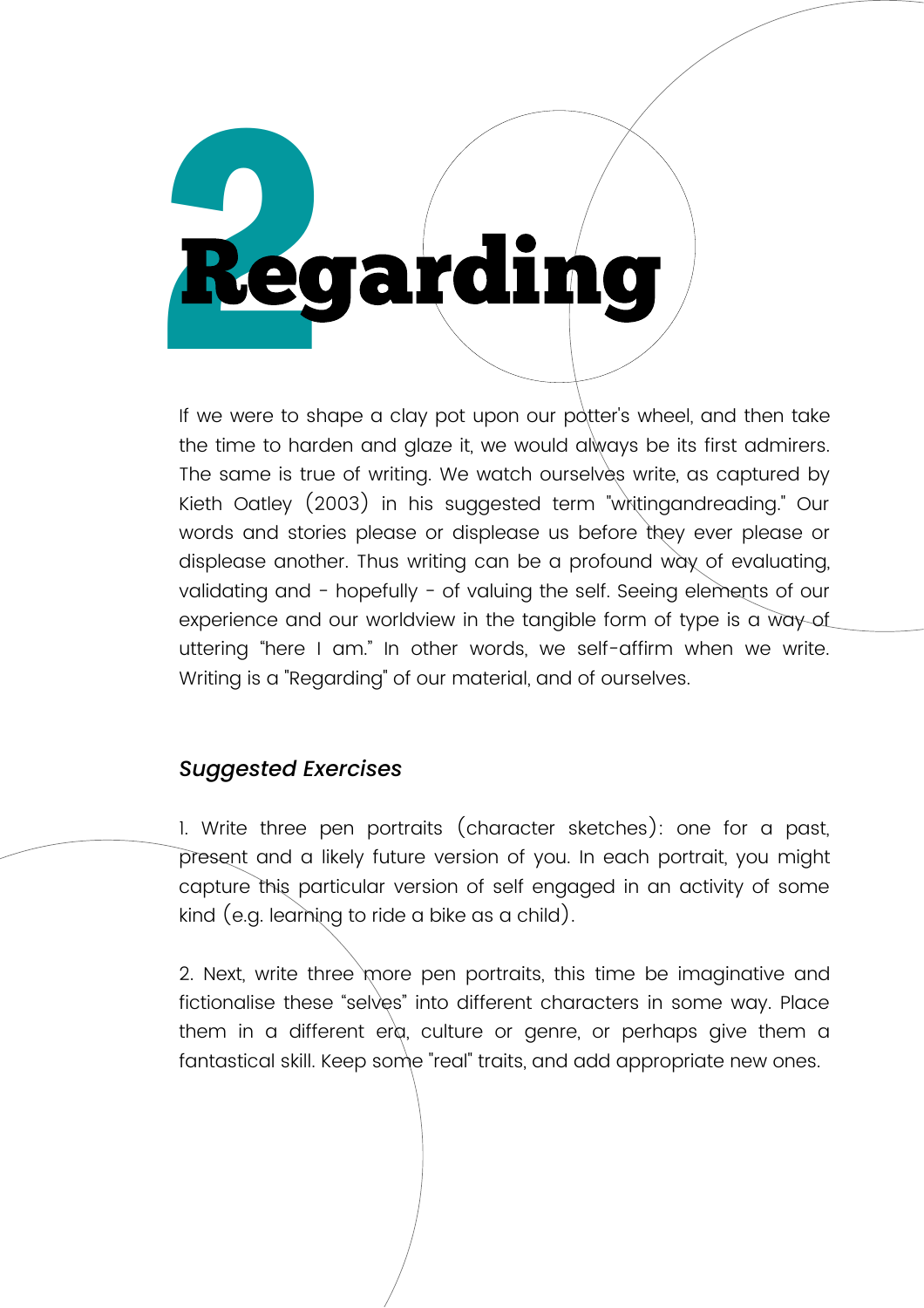3. Now, choose one of these six portraits to develop into a narrative. Write a story or piece of narrative nonfiction in which a new challenge is met. What happens?

4. Consider the personal qualities, strengths or traits you see in each of these sketches and the final story. List them, if you like. Think up some new characters who might embody one or more of these qualities. How would they capture or represent that quality in subtle or overt ways? If you strike upon a character you particularly like, write a new story in which they feature.

- Which elements of myself past, present and future are evident to me, or even recur, as themes in my writing?
- Which qualities and strengths of my own do I witness in my writing of fictional characters?
- Which traits and virtues of mine are important to me? Which were important in the past? Which are likely to be important in the future?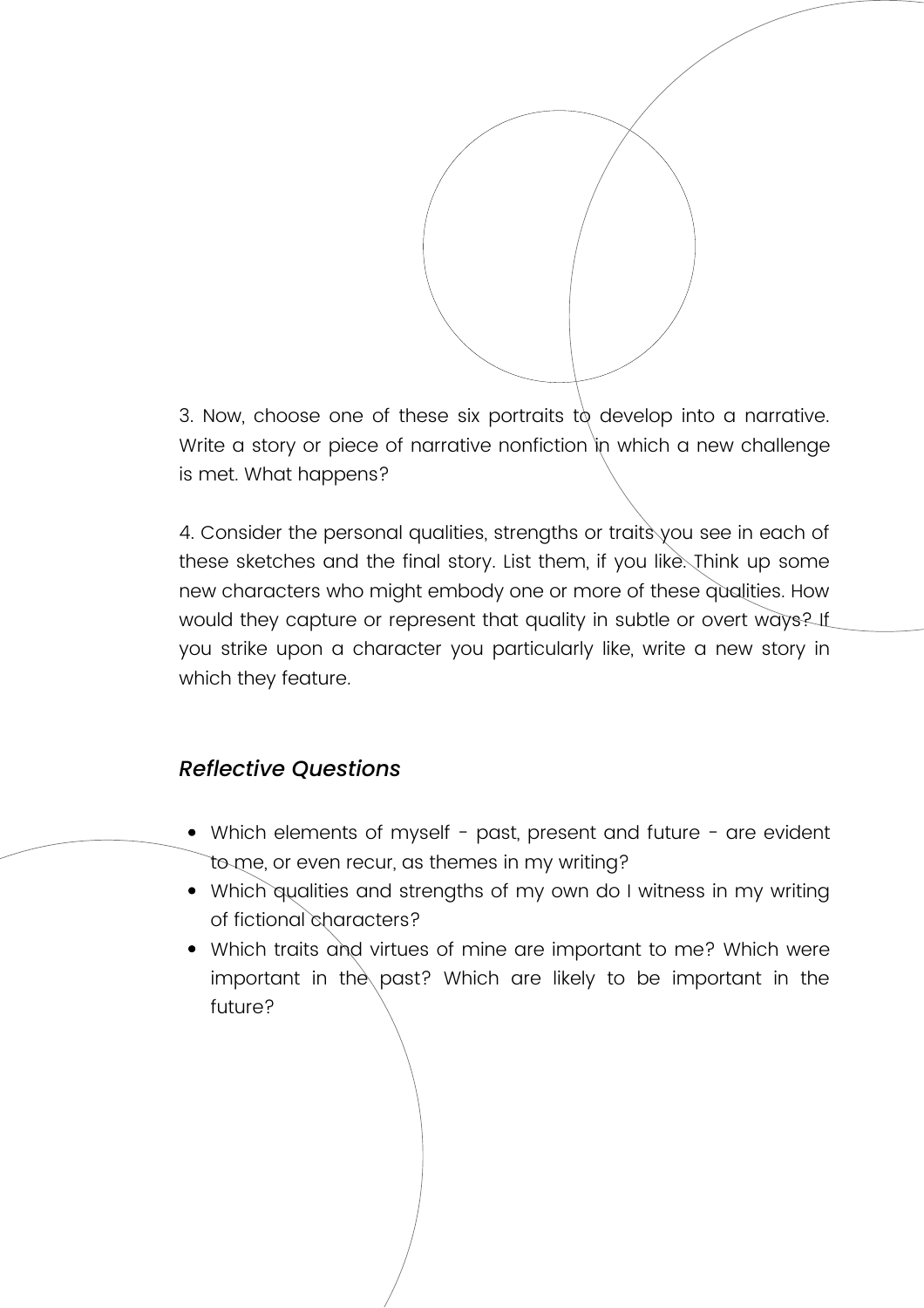# **3**Identity

If we were to shape, harden and glaze a pot, and then place it on a workshop shelf alongside the various pots of other makers, we might if pressed to identify which pot is ours - point to it and say "that's me." Our created objects act as extensions of self. In the case of writing, we create what we might call worded selves. It is this idea that is central to the WRITE Model. Constructing identity in writing is not one process among many, it is the core process at the heart of the model.

The role of identity in our writing is not easily set out in a simple suggested exercise. In using this model - alone and with others - what i do suggest is that the topic of identity is revisited as a touchstone throughout. I offer some questions here - in the "middle" of the model in part because it is most convenient for my acronym(!) and in part because this is the beating heart - the core process - of the model.

The central "story" of the data gathered in my doctoral research was of writing as "Becoming more" (see Hayes 2022). This appeared to be a twofold experience: becoming both more oneself and more than oneself. The first two elements of the model ("Working with" and "Regarding") reflect the practical ways in which one might feel one becomes more oneself in writing. The next two elements ("Transmitting" and "Engaging beyond") appeared to facilitate the "more than" oneself feeling. I should stress again, though, that none of these are neatly disparate processes and that the entire model works interdependently.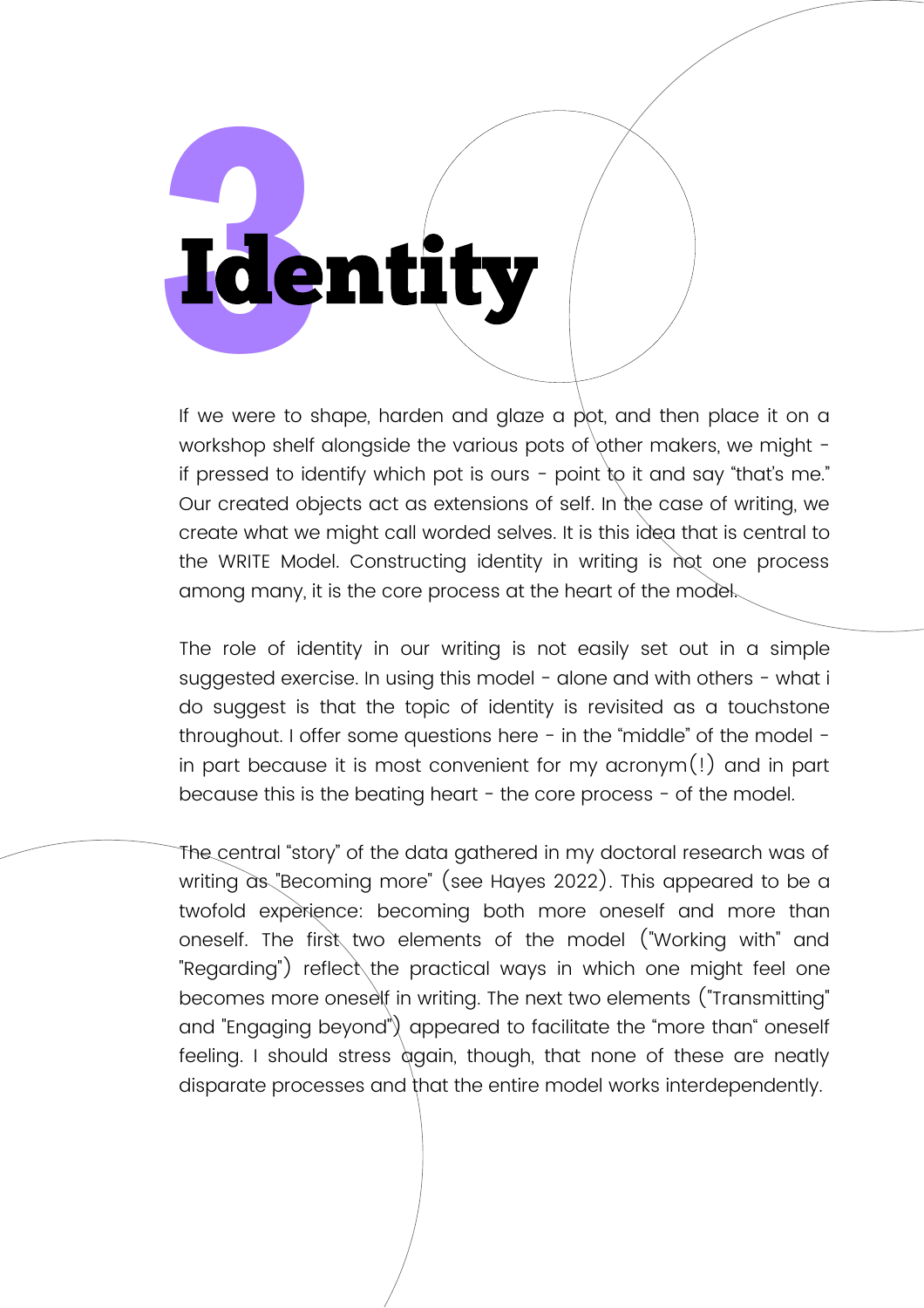Writing word selves (i.e. writing in which we are conscious of our identity both shaping and being shaped by our craft) is about staying curious to what is emergent on the page, whenever and whatever we write. This is analogous to the practice of mindfulness: one need not follow a specific set of instructions in a mindfulness practice. Nearly any act can be performed mindfully, from walking to eating to talking. Thus, any writing activity we attempt or set out as a facilitator (from poems to short stories to narrative nonfiction to novels and beyond) might offer an opportunity to experience the process of word self-ing. To aid this process, we can pose liberating and transformative questions to complement our creative work, as below.

- What if now, in this moment, I were not the person I am used to being?
- What if I write with curiosity about becoming somehow different, or expanded?
- Is something else possible for me at this moment?
- Who else could I be, do I want to be, or do I not want to be? What if I write as that self? What might that self have to tell me?
- What if I let this word self go, and begin another? And then another? And then another?
- What is it like to witness myself in process, through writing?
- Do I, in some way, feel myself becoming more myself in my writing? If so, how?
- Do I, in some way, feel|I become more than myself when I write? If so, how?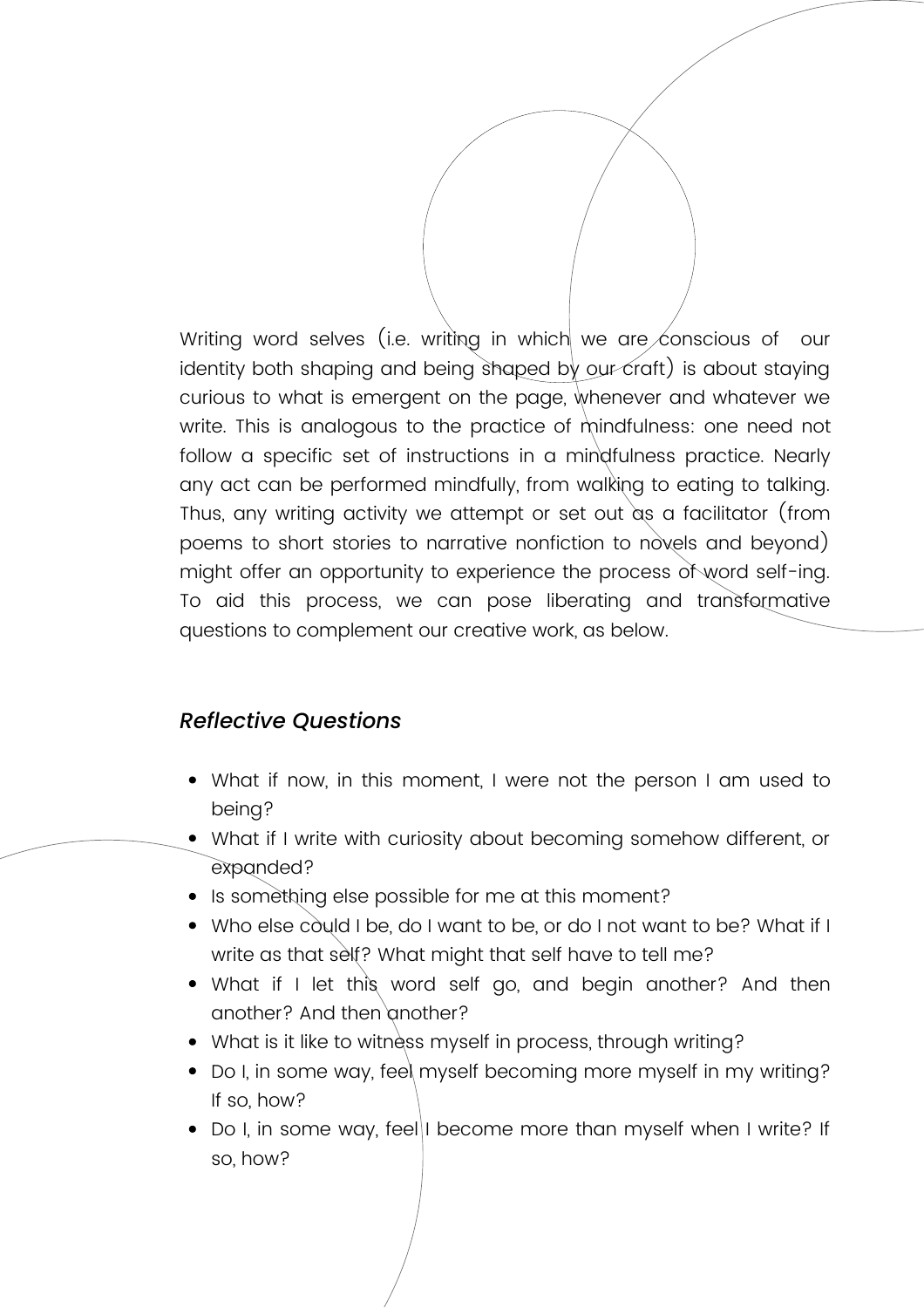## **4**Transmitting

If we find ourselves with a finished clay pot on the workshop shelf, the time may come to transfer it to the gallery display. Both in pottery and in writing, we invite others to see our material; we invite a part of ourselves to be seen. This can feel terrifying. We hope to "say" something, and we can not always ensure this will be "heard" in the manner we intend. In the words of creative writing researcher, Celia Hunt (2000: 50), "any kind of writing involves self-exposure; we place ourselves and our views not only on the page but 'on the line.'"

#### *Suggested Exercises*

1. Picture your most critical reader (a real person, or a combination of real people, or simply someone you imagine might one day read your work such as a newspaper critic). Write down who they are and what you envisage would be their reaction to your writing.

2. Next, do the same for an ideal reader (i.e. someone kind, accepting and who would praise your work alongside constructive comments).

3. Optionally, write two dialogues, one between yourself and each imagined reader: critical and ideal. Begin with "I know you think my writing is..." Have the reader respond in some way. Try to ask at least five questions of this imagined reader, and also write their responses.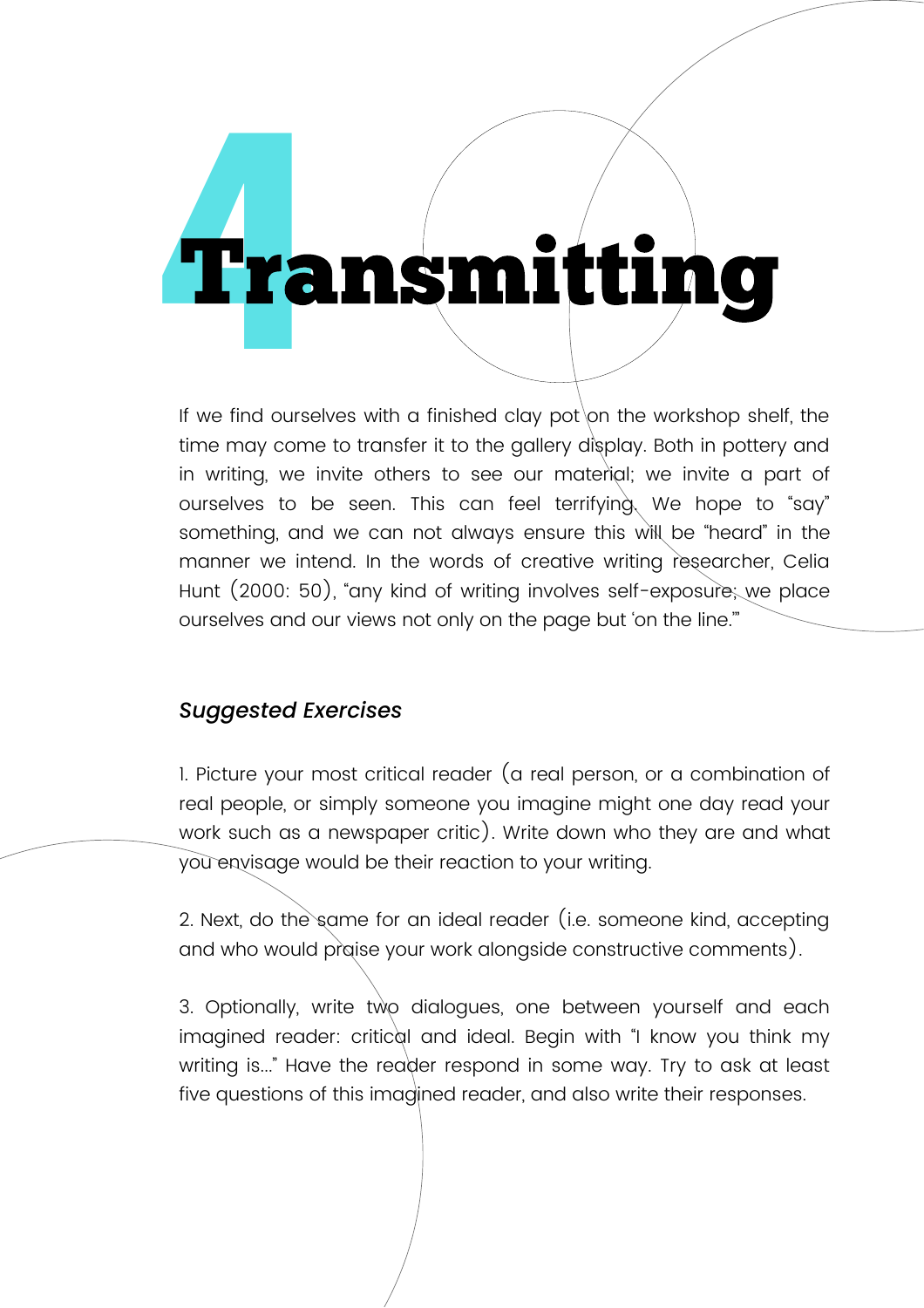4. Write two versions of a short scene, fictional or nonfictional, wherein a person wins something. Write the first version as if specifically for your critic, and the second for your ideal reader. Which end result do you prefer?

5. Now, try to write a short piece aimed at nobody in particular. What happens? Is this possible?

6. Optionally, for a creative challenge you might research the technique of skaz writing and try this out, writing in your own voice with deliberate colloquialisms and errors of real speech included.

#### *Additional Exercise*

Choose a piece of your writing (about which you are feeling confident and safe to share). Read aloud to an individual or group, or record it to share online in some way.

- Who do you tend to "talk" to when you write?
- Might your writing change if you "talked" to someone else?
- Does your writing aim to help someone in some way if so, whom? And how? Why is this important, or not, to you?
- What kinds of longings appear present in your writing, or is this indiscernible? What excitements? What fears? If discernible, what does it feel like to be sharing, or thinking of sharing, these with others?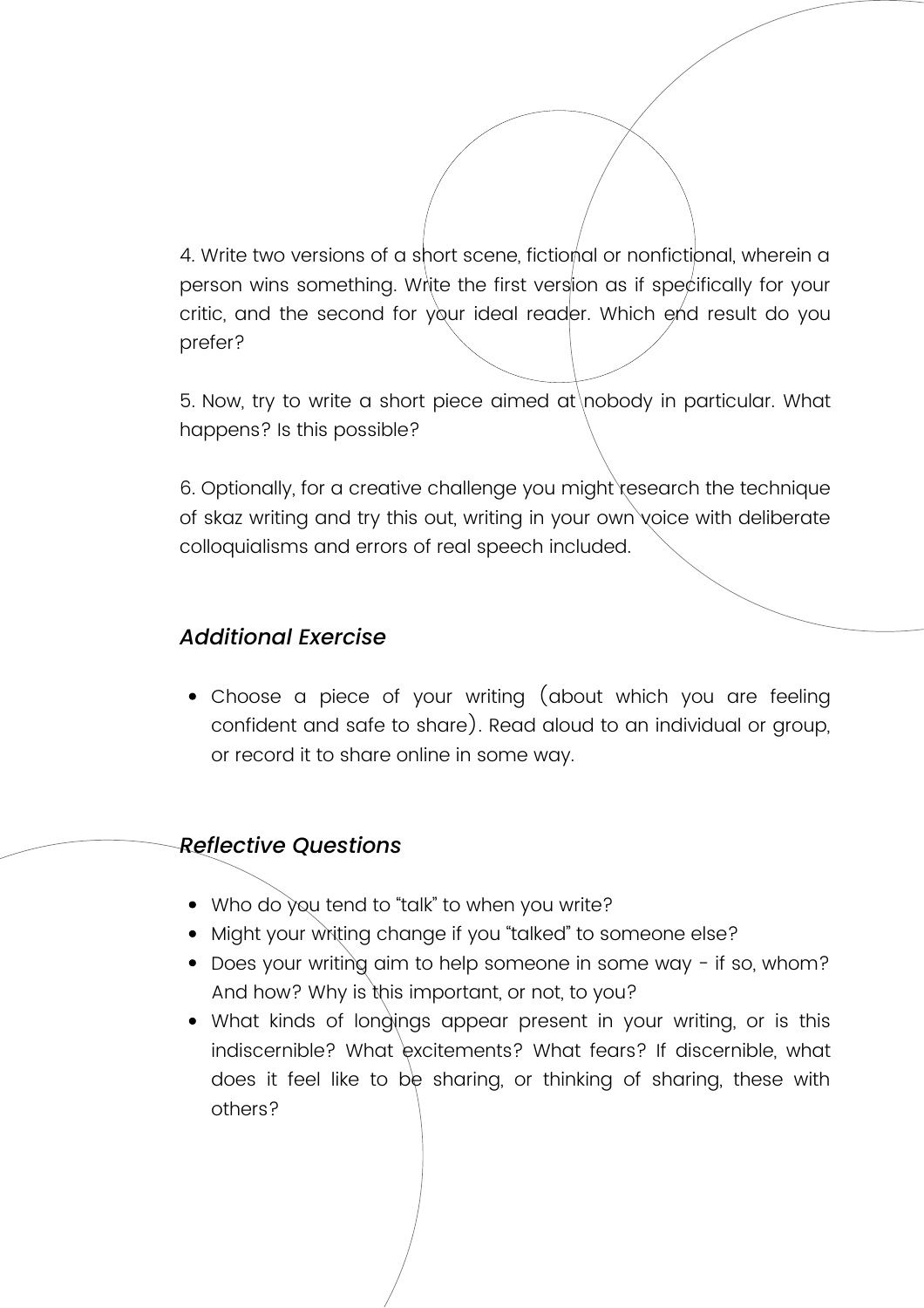### **5**Engaging beyond

Our clay pot analogy might be concluded in multiple ways, just as there are many ways we leave a legacy in our writing. Perhaps the pot is bought by a kind stranger, put on display in  $\alpha$  museum for years to come, or simply left behind to decorate the lives of our children and grandchildren. The important point is not what actually happens, but that many potentialities are felt and anticipated throughout the creative process. We are, at an imaginative level, sharing from the moment our palms touch the clay, or pen meets paper. We do not share only as a final step. In writing, unless we work in a fabricated language entirely our own and indecipherable to others, the step of sharing is implicit from the moment we start: someone may read this. Thus, Engaging beyond is an intrapersonal as well as interpersonal experience.

#### *Suggested Exercises*

1. Write a dialogue between a teacher and a learner. You are free to interpret this as broadly as you like. These people might be fictional or nonfictional. Importantly, the two must swap roles by the end of the piece.

2. Think of a topic or social cause you find personally meaningful, e.g. loneliness, or the climate crisis. Write a short fictional scene in which two or more people are discussing this topic but never refer to it directly. Ensure the atmosphere of it can be felt in some way.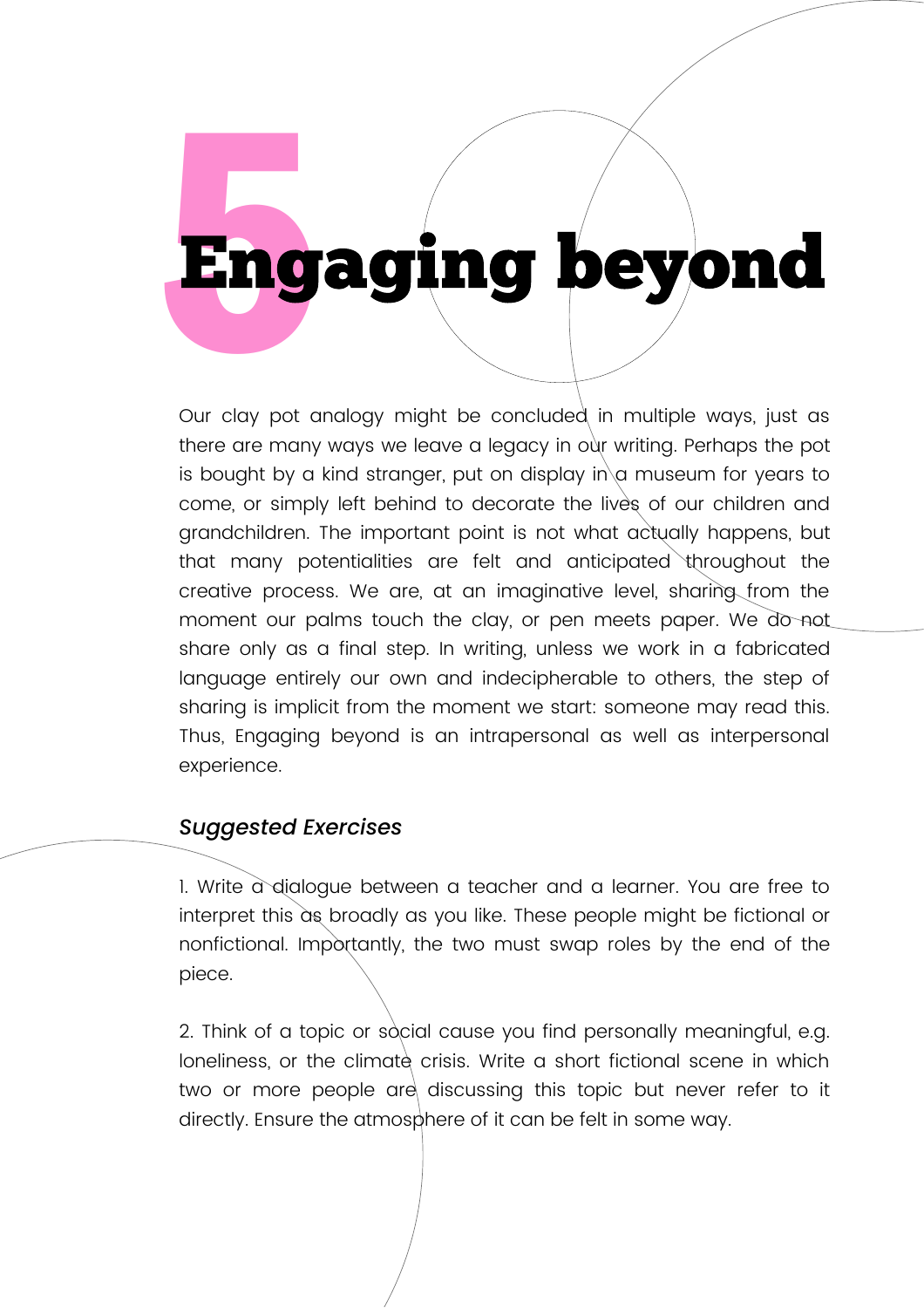3. Consider a time when you were deeply affected by a personal challenge, which you ultimately overcame. Write a short piece in which you capture the essence of this "overcoming." The creative challenge here may be to avoid cliched or abstract language: to create the atmosphere of overcoming for a reader, using the common creative writing maxim "show don't tell."

- Is there a particular group of people past, present or future for whom your writing might have been, is, or may be important?
- Are there any themes or topics that arise in your work that feel widely relatable, e.g. grief and loss, or joy and belonging?
- If you cannot yet see these, what would you like them to be?
- What is most absorbing and meaningful about writing to you?
- What do you hope others take from your writing?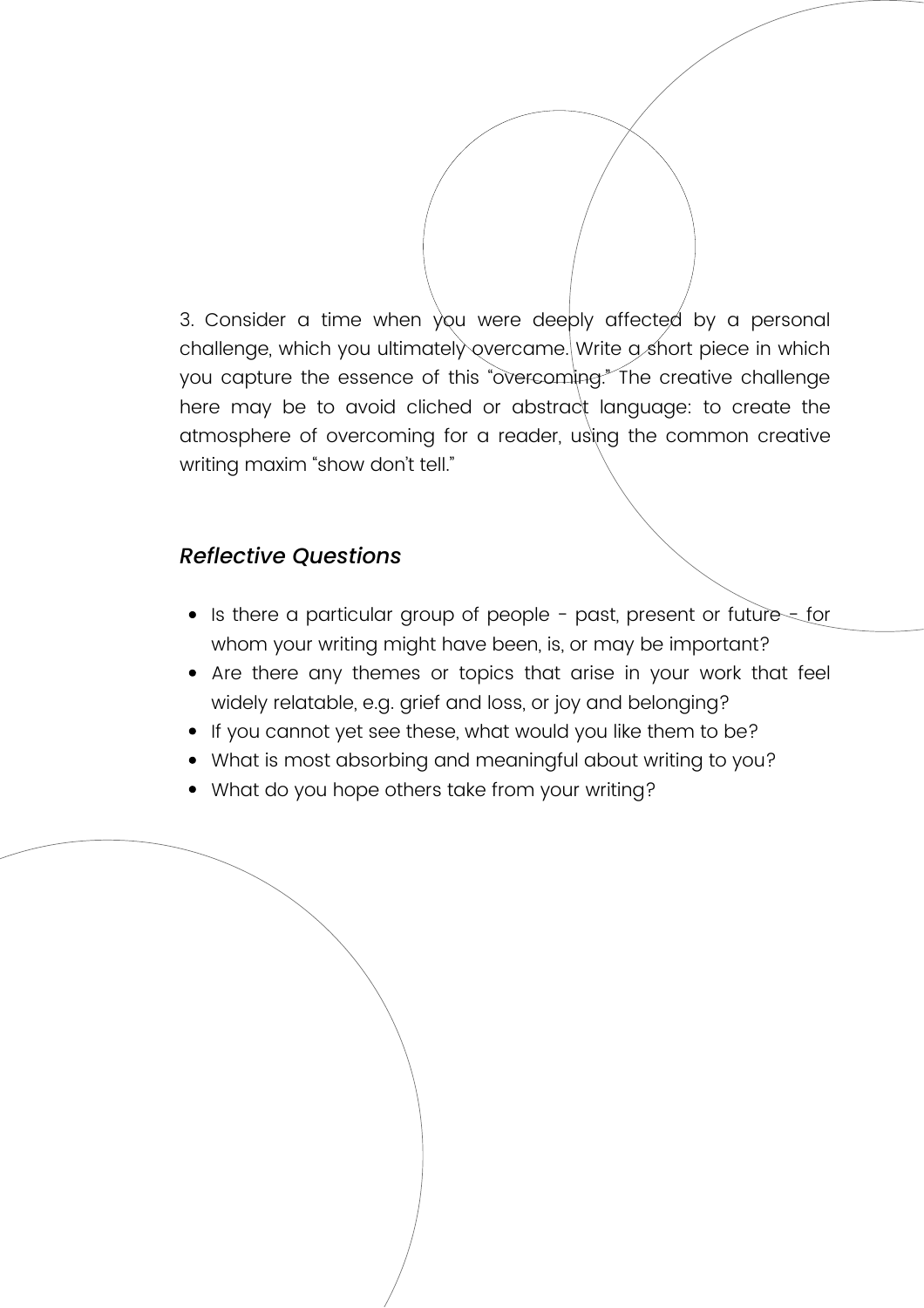## References

Hayes, M. C. (2022) "The WRITE Model: An Interdisciplinary Tool for Research and Practice in Creative Writing and Wellbeing." *Writing in Practice: The Journal of Creative Writing Research*, 8.

Hunt, C. (2000) *Therapeutic Dimensions of Autobiography in Creative Writing*. Jessica Kingsley Publishers.

Oatley, K. (2003) "Writingandreading: The Future of Cognitive Poetics" in Gavins, J. and Steen, G. (eds.) *Cognitive Poetics in Practice*. Routledge.

Pennebaker, J. W. (2018) Expressive Writing in Psychological Science. *Perspectives on Psychological Science*. 13 (2), 226–29.

Wright, J., and Chung, M. C. (2001) "Mastery or Mystery? Therapeutic Writing: A Review of the Literature." British Journal of Guidance and *Counselling*, 29 (3), 277–291.